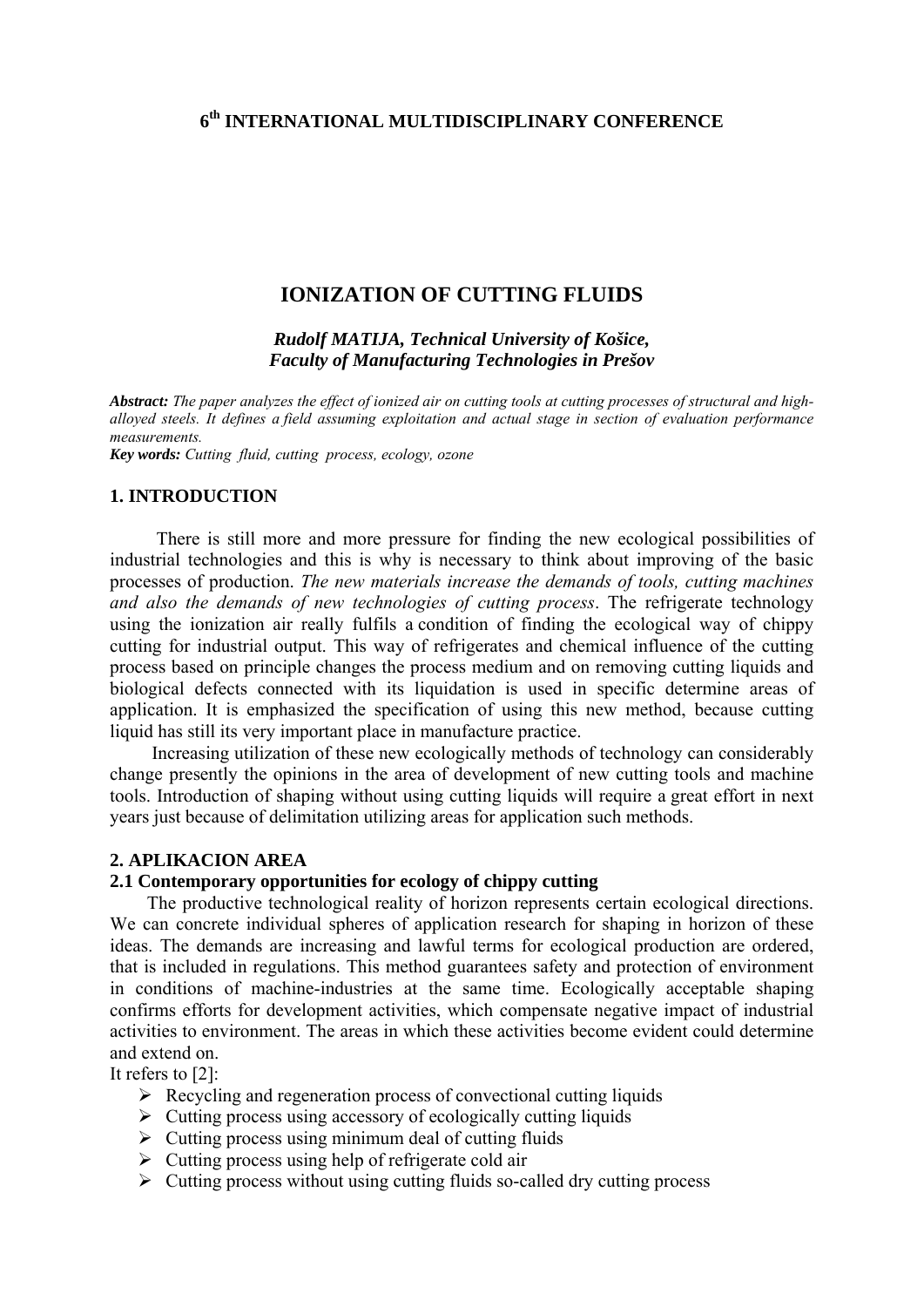#### $\triangleright$  Cutting process with usage of ionization air

The main task of production technology is to ensure production quality and minimum costs. Nowadays the aspects of environmental protection are preferred and emphasized.

#### **2.2 The influence of ionization fluids to durability of cutting tools**

 The development of production technology has a considerable influence to progressivity of cutting conditions in cutting process. The cutting speeds have increasing character so they change conditions of application of cutting fluids. Cutting intensity that is influenced this way is characterized by durability period of concrete cutting edge or cutting tool.

 We come to confrontation of each effects of using cutting fluids after deep analysis of the influence of cutting speed referring to proper cutting fluids. We realize that except the refrigerating effect, the effect to state of frictional intensity amount are assigned to them and to measured value of cutting intensity and quality of cutting surface in final consequence.

 Air ionized with the ozone as its interesting element, highly active oxidative effect is distinguished and is multiplied by the temperature state in cutting area during cutting process. The basic source of effects for cutting process are the elements of chemical substances that are getting to cutting zone in relatively sufficient overrun

 The tests of durability of cutting tools made of various materials in process of cutting steel 12 050 have been transported and free-cutting brass CuZn37 with various cutting fluids in laboratory conditions of our department.

 The realized measurements of durability relation of cutting edge to machine time in certain cases of material types of cutting tools /high-speed cutting iron, cemented carbide/ prove apparent contribution in the area of increasing durability period of cutting tool at precise definite cutting conditions.

 This favorable influence was not measurable and marked with usage of the tool made of ceramics cutting materials.

 The whole projected technologic scheme is based on designed and manufactured outfit for continuous ionization of air, working under low compression. The operating regulation of the scheme for individual or grouped applying for industrial practice will work after determination and value measurement of the concentration of individual elements of the cutting fluids.



# **3. EXPERIMENTAL RESULTS**

Fig.1: The course of functional of dependence of durability *VB* and machine time  $\tau_s$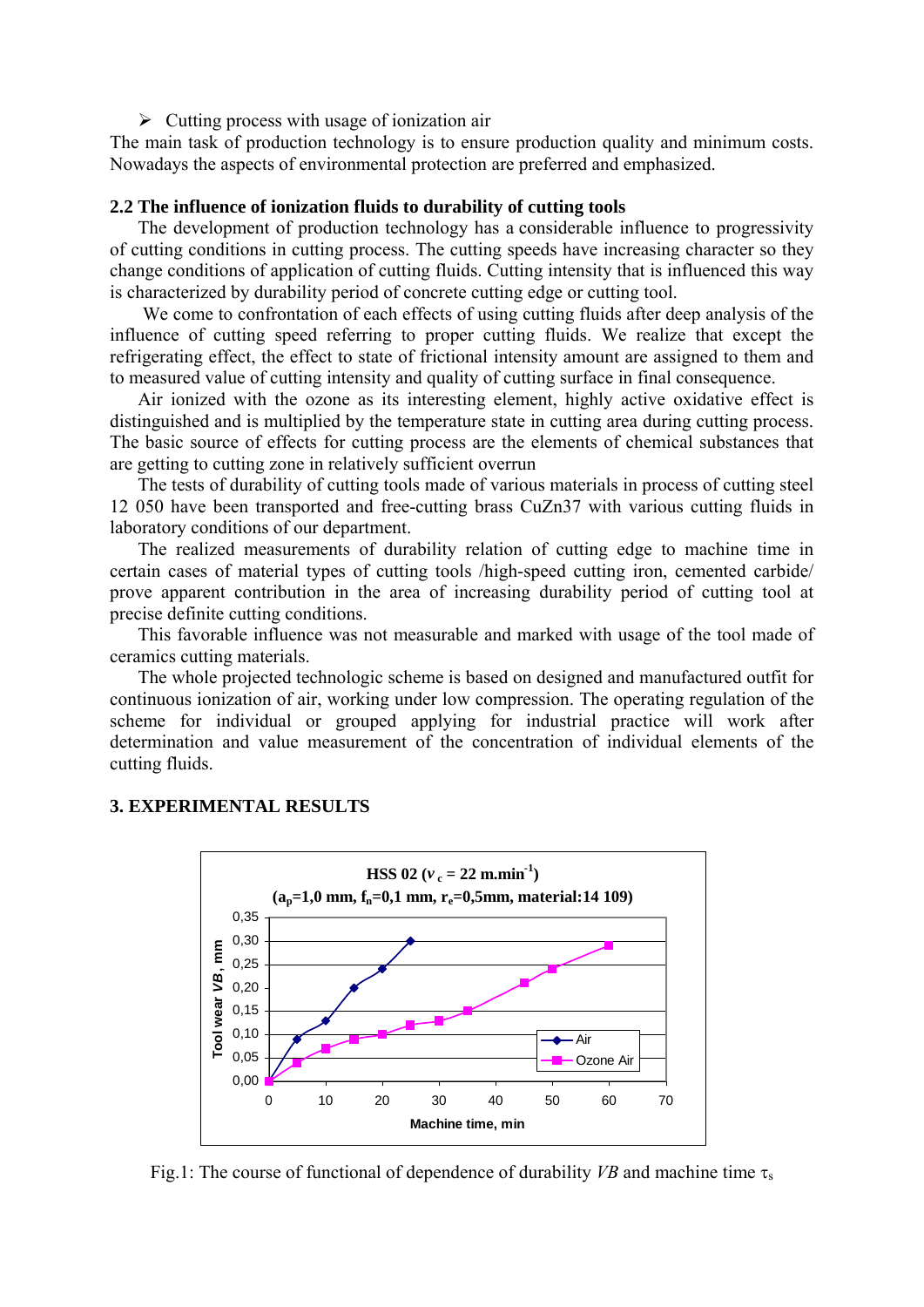Gaseous medium has its great influence to durability. Our experimental measurements of wearing of a cutting tool prove occurrence of influence of ionization air as a cutting fluid at the application for cutting iron with usage of tools made of high-speed cutting high-alloyed steel. For our measurements was used tool: turning through right-cut tool 20 x 20.



Fig.2: The course of functional of dependence of durability *VB* and machine time  $\tau_s$ 

The time of durability of the main back of tool in comparison of cutting material 14 109 3 in two cases:

- 1. Without usage of refrigerating flow of ionized air
- 2. With usage of refrigerating flow of ionized air

The results of experimental measurements indicates possibility of effective use the classical cutting tools made of high-speed cutting iron and favorable results indicates, too at applying non coating tools of cemented carbides. Non effective method was indicated at the application of ceramic cutting tools.



Fig.3: The result of experimental measurement of grindstone fall [7]

Certain efficient effect of refrigerating exist in opportunity of application the grind working [5] when the production costs could decrease about 10% to 15%.Possible alternate is